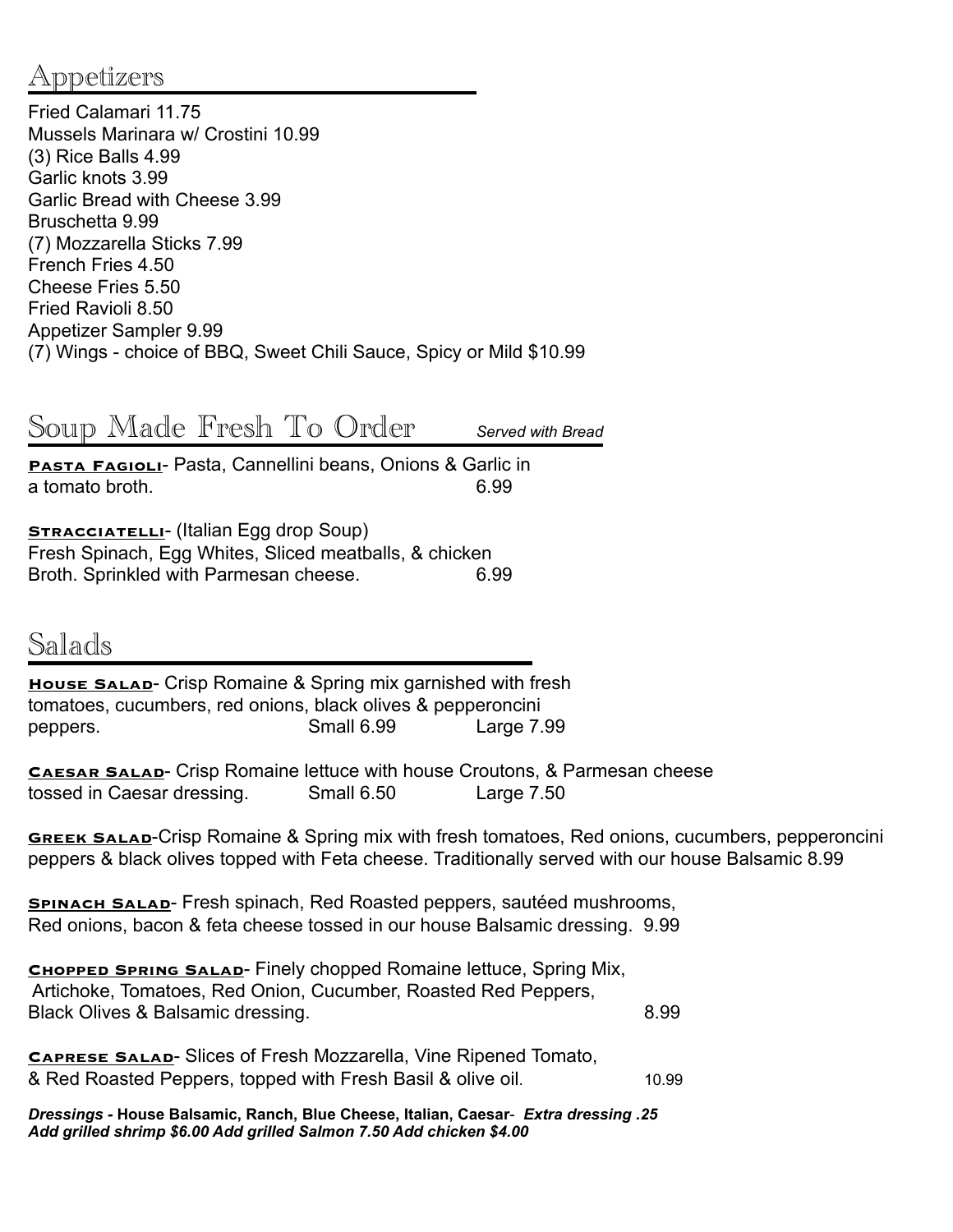## **Served with a Side Salad & our own homemade bread. Side Caesar add \$1.00***.* **Split Entree 2.00**

| <b>Cheese Ravioli</b>     | 14.99 | Manicotti                                                                                        | 14.99 |
|---------------------------|-------|--------------------------------------------------------------------------------------------------|-------|
| Fettuccini Alfredo        | 14.99 | Penne alla Vodka w/ Pancetta                                                                     | 15.99 |
| Spaghetti with Meatballs  | 13.99 | <b>Baked Ziti</b>                                                                                | 16.99 |
| Spaghetti with Meat Sauce | 13.99 | Chicken Parmigiana                                                                               | 18.99 |
| Homemade Lasagna          | 14.99 | Eggplant Parmigiana                                                                              | 17.99 |
|                           |       | Veal Parmigiana                                                                                  | 17.99 |
|                           |       | Linguine with Clam Sauce- Fresh clams served over Linguine in your choice of white or red sauce. |       |

19.99

Eggplant Rollatini- Slices of breaded & fried Eggplant stuffed with Ricotta & topped with tomato sauce and Mozzarella over a bed of pasta. 17.99

Penne Rustica- Grilled chicken, fresh spinach, Garlic, Roasted Red Peppers & Penne pasta tossed in a pink tomato cream sauce. 17.99

Penne Cristo- Chicken, sliced Italian Sausage, Roasted Peppers, Garlic & penne pasta served in a White Wine Sauce. 17.99

Veal or Chicken Picatta- Artichoke Hearts & Capers sautéed in a lemon white wine Sauce & served over pasta. *Veal* 22.99 - *Chicken* 19.99

Veal or Chicken Marsala- Fresh mushrooms Sautéed in a Marsala wine reduction sauce & served over pasta. *Veal* 22.99 - *Chicken* 19.99

Chicken Francese - Chicken pan sautéed in a light lemon, butter, and white wine sauce & served over pasta. 19.99

Lobster Ravioli- Lobster filled Ravioli prepared with shrimp & sun dried tomatoes in a Sherry Cream Sauce. 22.95

Rigatoni Bolognese- Rigatoni pasta tossed in a creamy pink meat sauce. 15.99

Zuppa Di Pesce- Fresh clams, shrimps, mussels & calamari prepared in your choice of a savory tomato broth or a lemon white wine sauce. Served with Crostini bread. 29.99

Shrimp Scampi- Linguine, Fresh shrimp & garlic tossed in a buttery white wine sauce. 19.99

Veal or Chicken Saltimbocca - Prosciutto and melted cheese over pasta in Marsala Sauce. *Veal* 22.99 - *Chicken* 20.99

Chicken Caprese- Sautéed chicken topped with diced tomatoes, fresh mozzarella, & Basil with a white wine sauce and drizzled with Balsamic reduction. Served over pasta. 19.99

Sorrentino - Layers of Chicken, Prosciutto, & Eggplant topped with fresh Garlic & Melted Mozzarella over Spaghetti in a white wine marinara sauce. 21.99

**Substitute Veggies Instead of Pasta 3.00 Add grilled chicken 4.00 Add Shrimp 6.00**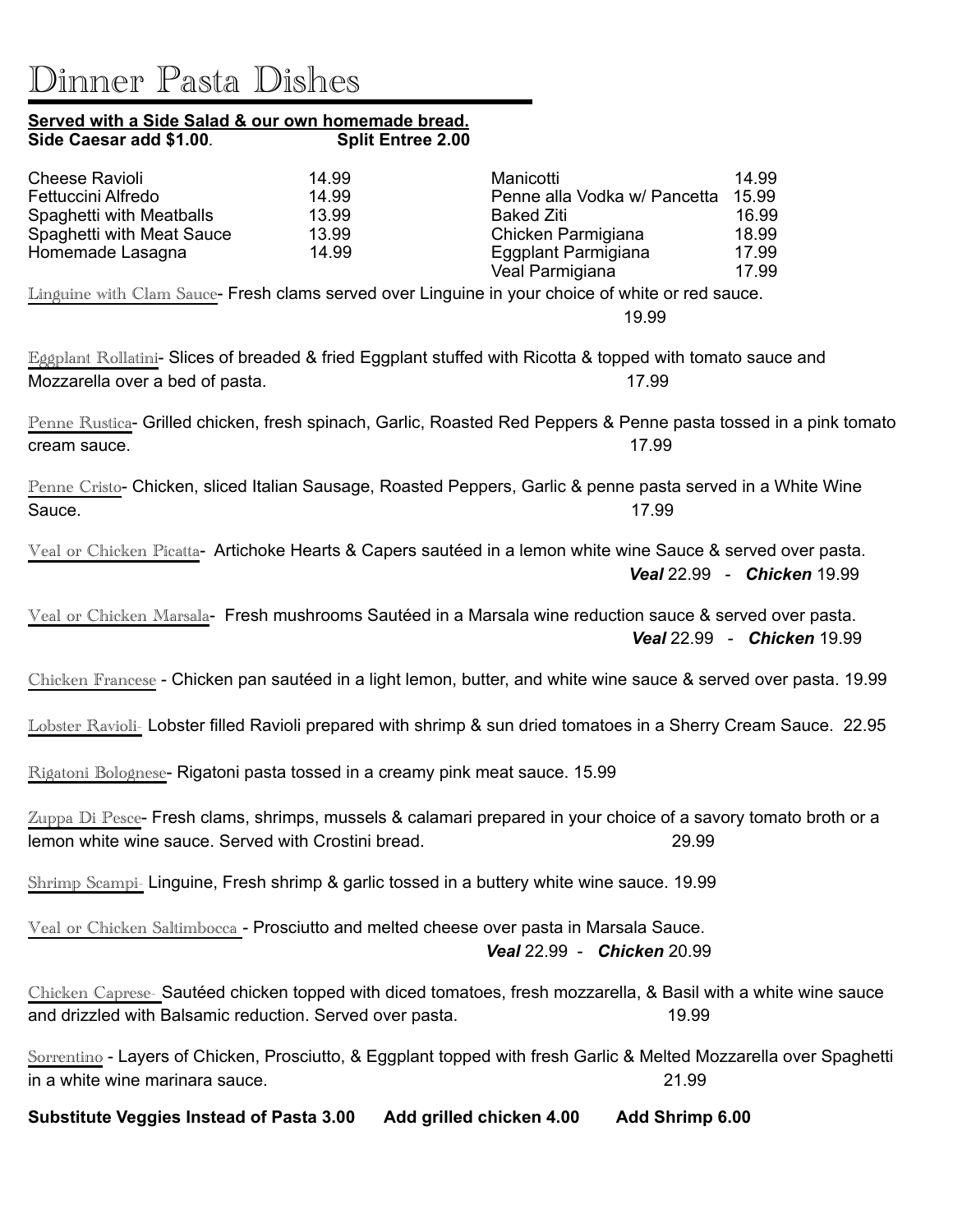

*Chef* Specials *\_\_\_\_\_\_\_\_\_\_\_\_\_\_\_\_\_\_\_\_\_\_\_\_\_\_\_\_\_\_\_\_\_\_\_\_\_\_\_\_\_\_\_\_\_\_\_\_\_\_\_\_\_\_\_\_\_\_\_\_\_\_\_\_\_\_\_\_\_\_\_\_\_\_\_\_\_\_\_\_\_\_\_\_\_\_\_\_\_\_\_\_\_\_\_\_\_\_\_\_\_\_\_\_* 

#### Cheese Tortellini Carbonara with Peas- 17.99

A rich creamy sauce of egg, Parm cheese, minced onion, peas & pancetta. *\*Pairs well with Chardonnay or Pinot Noir \**

#### Chicken Bella Rosa - 24.50

*\* Pairs well with Riesling or Chardonnay\** Sautéed Chicken Breast topped with breaded shrimp & melted mozzarella. Served with a side of fresh Cavatelli & asparagus in a Roasted Red Pepper Cream Sauce.

#### Fresh Salmon Scampi - 23.99

*\* Pairs well with Sauvignon Blanc \** Fresh salmon & shrimp prepared in a white wine & butter sauce with a splash of lemon. Served over sautéed vegetables.

Shrimp Parmigiana over Linguine - 20.99

*\*Pairs well with Pinot Grigio\**

#### Stuffed Chicken Marsala - 21.99

*\* Pairs well with Chardonnay or Pinot Noir \** Chicken medallions stuffed with sun dried tomatoes, spinach & ricotta. Served over Linguine in a creamy Marsala sauce.

#### Blue Crab Ravioli- 24.99

*\* Pairs well with Chardonnay \** Served in an Alfredo sauce with fresh Spinach, Shrimp & Roasted Red Peppers.

#### Linguine Gamberetti - 21.99

*\* Pairs well with Chardonnay or Sauvignon Blanc \** Linguine with shrimp, zucchini, & spinach in a Sherry Pink Cream Sauce.

#### Homemade Gnocchi - 18.99

*\* Pairs well with Sauvignon Blanc \** Potato Gnocchi with zucchini, sun dried tomatoes & shrimp tossed in a Pesto cream sauce.

#### Shrimp or Calamari Fra Diavolo - 20.99

*\* Pairs well with Pinot Grigio \** Served over Linguine in a spicy marinara sauce

#### Casarecce Del Mare - 24.99

*\* Pairs well with Amarone \** Linguine Pasta with Shrimp & Salmon in a Sherry Cream Sauce.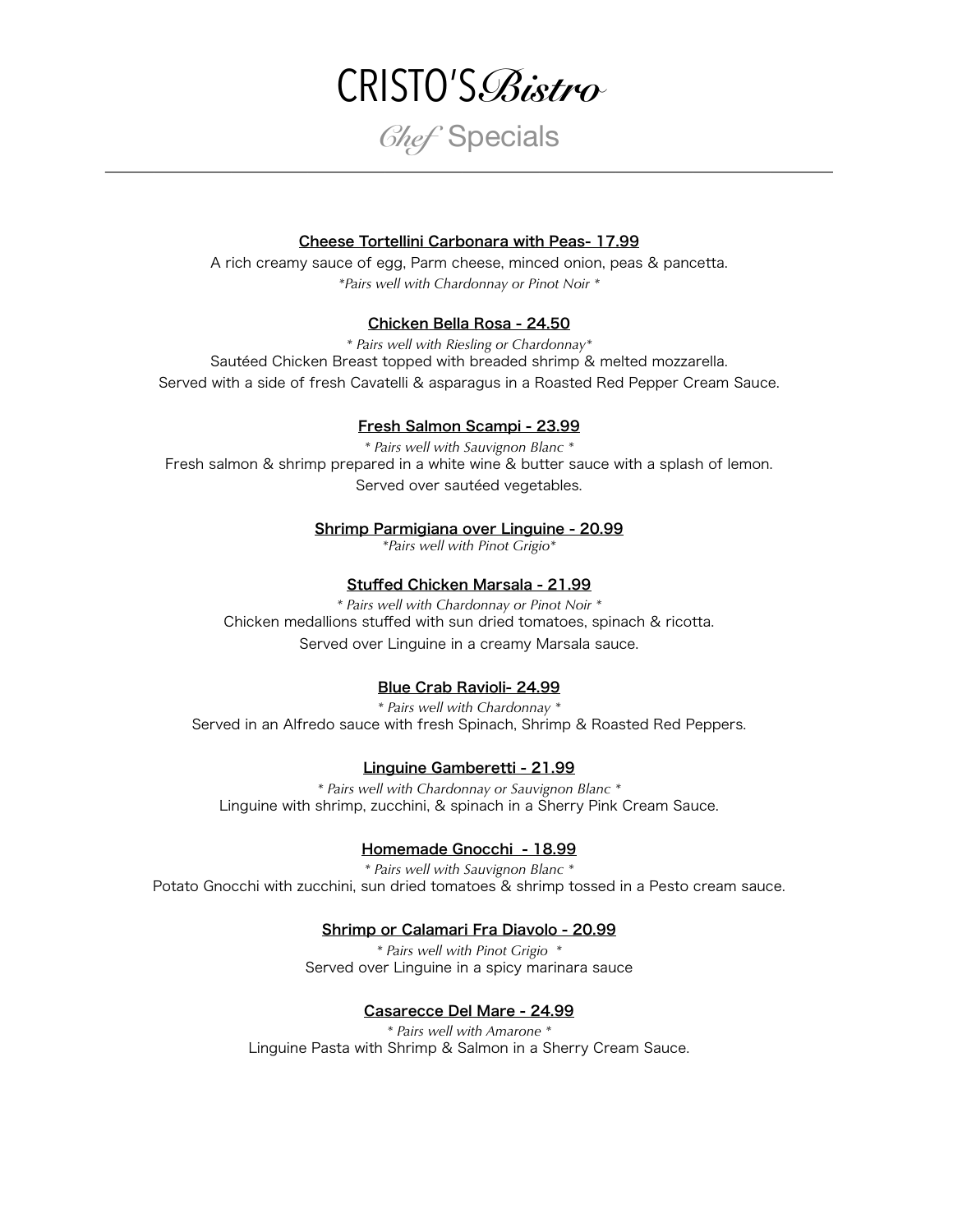Hot Subs *Served with choice of French Fries or Side Salad* 

### *Side Caesar add \$1.00*

**Meatball Sub**- Homemade Beef meatballs, topped with melted mozzarella cheese & Marinara Sauce. 9.99

**Sausage & Peppers** - Italian Sausage, Green Peppers, & Onions topped with melted mozz cheese & Marinara Sauce. 10.99

**Cristo's Chicken Panini**- Grilled Chicken, Fresh Spinach, Roasted peppers, Fresh Mozzarella, Pesto & Extra Virgin Olive Oil served on our own homemade Rosemary Focaccia Bread. 10.99

**Chicken Parmigiana**- Fried chicken with melted mozzarella cheese & Tomato sauce. 10.99

**Veal Parmigiana**- Fried Veal cutlet with melted mozzarella cheese & Tomato sauce 12.99

**Eggplant Parmigiana** - Fried thin sliced eggplant topped with melted mozzarella cheese, & marinara sauce. 10.99

**Caprese Sub**- Slices of Fresh Mozzarella, Sliced Tomatoes, Roasted Peppers, Basil & Olive Oil on our own homemade Rosemary Focaccia bread. 10.99

**Cheese Steak**- Thin sliced Grilled Steak & Mozzarella Cheese. 10.99

**Cheese Steak Special**- Thin sliced grilled steak, with sautéed fresh mushrooms, green peppers & onions topped with Mozzarella cheese. 11.99

# Calzones & Stromboli *Served with a side of Tomato Sauce*

Add additional toppings- starts at 1.00 ea. Extra sides of Tomato Sauce .50

| <b>Cheese Calzone-Filled with a combination of ricotta &amp; mozzarella cheese</b>                         | 9.99  |
|------------------------------------------------------------------------------------------------------------|-------|
| <b>Ham Calzone</b> - Filled with Ricotta, Mozzarella & Ham                                                 | 10.99 |
| Cristo's Stromboli- Filled with Pepperoni, Ham, Sausage, Green Peppers, Onions, Tomato Sauce & Mozz. 12.99 |       |
| <b>Chicken Roll-</b> Breaded chicken with Mozzarella cheese & Tomato Sauce.                                | 11.99 |
| Sausage Roll- Sausage, Green peppers, Onions, Mozzarella cheese & tomato sauce.                            | 10.99 |
| <b>Pepperoni Roll-</b> Pepperoni, Mozzarella cheese & Tomato sauce.                                        | 10.99 |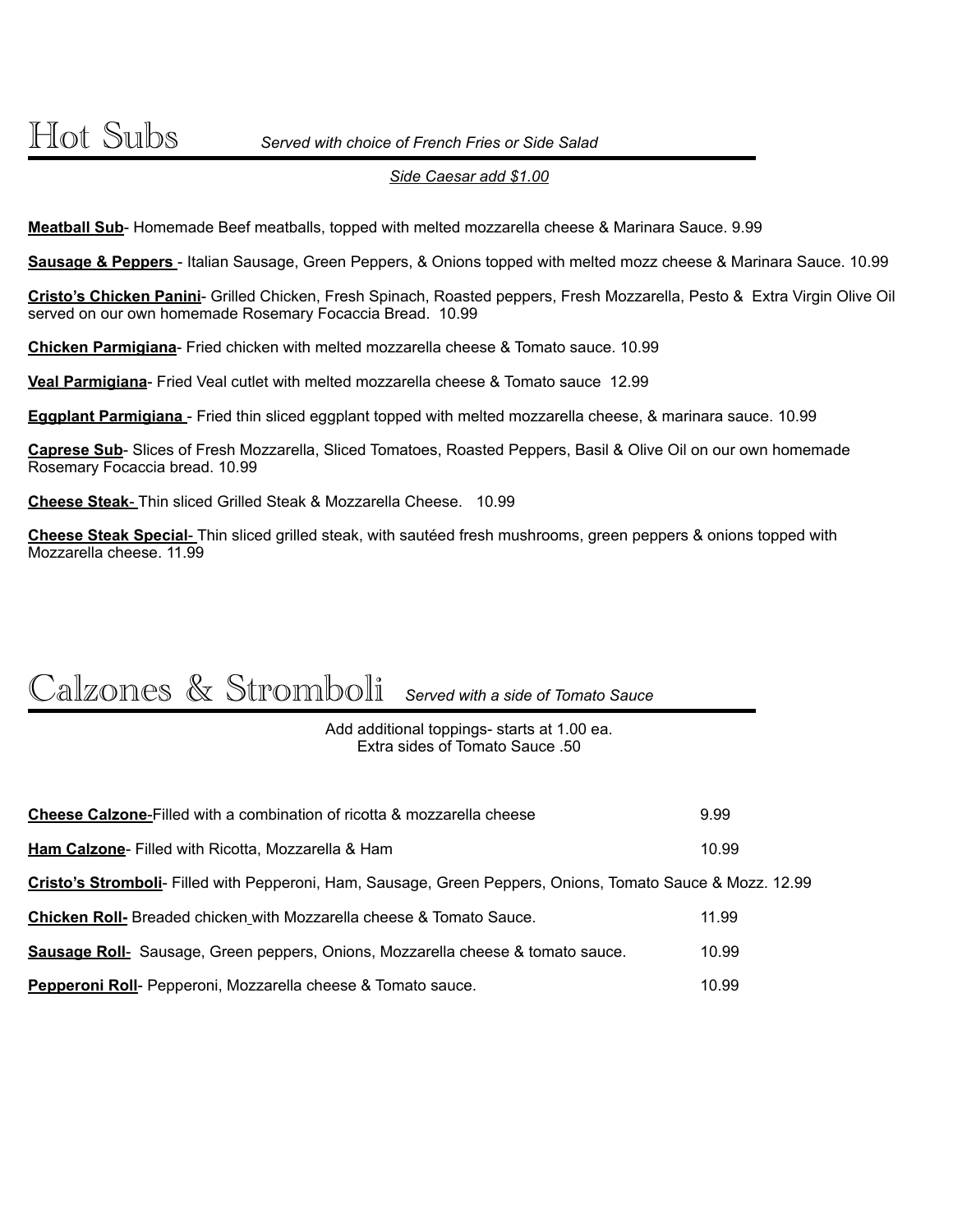

|                          | Medium 12" | Large 16" | X-Large 18" | Square 17" |
|--------------------------|------------|-----------|-------------|------------|
| <b>Regular Toppings:</b> | 1.00       | 2.00      | 2.25        | 2.25       |
| <b>Gourmet Toppings:</b> | 1.50+      | $2.50+$   | $3.00+$     | $3.00+$    |

| <b>Regular Toppings</b>                                                                |                     |                                                           | <b>Gourmet Toppings</b>                                                           |                |  |  |
|----------------------------------------------------------------------------------------|---------------------|-----------------------------------------------------------|-----------------------------------------------------------------------------------|----------------|--|--|
| Sausage                                                                                | Extra Cheese        | Broccoli                                                  | Fresh Mozzarella                                                                  | Eggplant       |  |  |
| Pepperoni                                                                              | Ham                 | Pineapple                                                 | Anchovies                                                                         | Feta Cheese    |  |  |
| Ground Beef                                                                            | Bacon               | Banana Peppers                                            | Chicken                                                                           | Fresh Basil    |  |  |
| Meatball                                                                               | Onion               | Fresh Mushrooms                                           | Artichoke                                                                         | Pesto          |  |  |
| Spinach                                                                                | Garlic              | <b>Green Peppers</b>                                      | Sun-Dried Tomato                                                                  | Ricotta cheese |  |  |
| Jalapeños                                                                              | <b>Black Olives</b> | Fresh Tomato                                              | <b>Red Roasted Peppers</b>                                                        | Prosciutto     |  |  |
|                                                                                        |                     |                                                           | Turkey Pepperoni                                                                  |                |  |  |
|                                                                                        |                     |                                                           |                                                                                   |                |  |  |
|                                                                                        |                     |                                                           |                                                                                   |                |  |  |
| <b>PIZZA</b>                                                                           | Medium 12"          | Large 16"                                                 | X-Large 18"                                                                       | Square 17"     |  |  |
| <b>Cheese Pizza</b>                                                                    | 9.99                | 15.99                                                     | 16.99                                                                             |                |  |  |
|                                                                                        |                     |                                                           |                                                                                   |                |  |  |
| <b>Meat Lovers</b>                                                                     | 13.99               | 22.99                                                     | 24.99                                                                             |                |  |  |
|                                                                                        |                     | * Sausage, Bacon, Pepperoni, Ham, Meatballs & Ground Beef |                                                                                   |                |  |  |
|                                                                                        |                     |                                                           |                                                                                   |                |  |  |
| <b>Supreme</b>                                                                         | 14.75               | 23.99                                                     | 24.99                                                                             |                |  |  |
|                                                                                        |                     |                                                           | *Sausage, Bacon, Pepperoni, Ham, Meatballs, Ground Beef, Green Peppers,           |                |  |  |
|                                                                                        |                     | Onions, Black Olives, mushrooms & fresh garlic.           |                                                                                   |                |  |  |
|                                                                                        |                     |                                                           |                                                                                   |                |  |  |
| <b>Cristo's Pizza</b>                                                                  | 13.99               | 19.99                                                     | 22.99                                                                             |                |  |  |
|                                                                                        |                     |                                                           | *A white Pizza with ricotta, Mozzarella, fresh Spinach, Black Olives, Artichokes, |                |  |  |
|                                                                                        |                     | Sun-dried Tomatoes, onion, garlic & olive oil drizzle.    |                                                                                   |                |  |  |
|                                                                                        |                     |                                                           |                                                                                   |                |  |  |
| San Remo                                                                               | 13.99               | 21.99                                                     | 23.99                                                                             |                |  |  |
|                                                                                        |                     |                                                           | *Plum tomatoes, Fresh Spinach, Artichoke, Sun-dried tomatoes, Black Olives,       |                |  |  |
| fresh garlic & Feta cheese.                                                            |                     |                                                           |                                                                                   |                |  |  |
|                                                                                        |                     |                                                           |                                                                                   |                |  |  |
|                                                                                        |                     |                                                           |                                                                                   |                |  |  |
| <b>White Pizza</b>                                                                     | 11.99               | 15.50                                                     | 16.50                                                                             |                |  |  |
|                                                                                        |                     |                                                           | *All white pizza with: Ricotta, Mozzarella fresh Garlic & Parmesan cheese.        |                |  |  |
|                                                                                        |                     |                                                           |                                                                                   |                |  |  |
| <b>White Margherita</b>                                                                | 11.99               | 16.99                                                     | 20.99                                                                             |                |  |  |
| * Only Fresh Mozzarella, Sliced Fresh Tomatoes, Fresh garlic, Olive oil & Fresh Basil. |                     |                                                           |                                                                                   |                |  |  |
|                                                                                        |                     |                                                           |                                                                                   |                |  |  |
| <b>Brooklyn Pie</b>                                                                    | 11.99               | 16.99                                                     | 20.99                                                                             |                |  |  |
| * Neapolitan style Margherita Pizza with a Marinara & garlic base topped with fresh    |                     |                                                           |                                                                                   |                |  |  |
| Mozzarella & Basil                                                                     |                     |                                                           |                                                                                   |                |  |  |
|                                                                                        |                     |                                                           |                                                                                   |                |  |  |
| <b>Veggie Pizza</b>                                                                    | 12.99               | 21.99                                                     | 23.99                                                                             |                |  |  |
|                                                                                        |                     |                                                           |                                                                                   |                |  |  |
| *Fresh mushrooms, green peppers, onions, tomato, broccoli, spinach & Mozzarella.       |                     |                                                           |                                                                                   |                |  |  |
|                                                                                        |                     | 21.99                                                     | 23.99                                                                             |                |  |  |
| <b>Pesto Veggie</b>                                                                    | 13.99               |                                                           |                                                                                   |                |  |  |
| *Fresh mushrooms, Roasted Peppers, Broccoli, Spinach, Ricotta Cheese & Pesto Sauce.    |                     |                                                           |                                                                                   |                |  |  |
|                                                                                        |                     |                                                           |                                                                                   |                |  |  |
| <b>Mediterranean</b>                                                                   | 13.99               | 21.99                                                     | 23.99                                                                             |                |  |  |
|                                                                                        |                     |                                                           | *Grilled Chicken, sliced tomato, Feta cheese, Black Olives & Pesto sauce.         |                |  |  |
|                                                                                        |                     |                                                           |                                                                                   |                |  |  |

#### **Grandma Pizza** 12" mini -14.50 17" Large- 17.99

\**A thin crust square Pizza topped with Plum tomato Marinara, Fresh Basil, Garlic, Extra Virgin Olive oil & Mozzarella. A Cristo's favorite!* 

\**A Square thick crust Pizza with Tomato Sauce & Mozzarella Cheese.*

**Sicilian Pizza** 17" Large -17.99